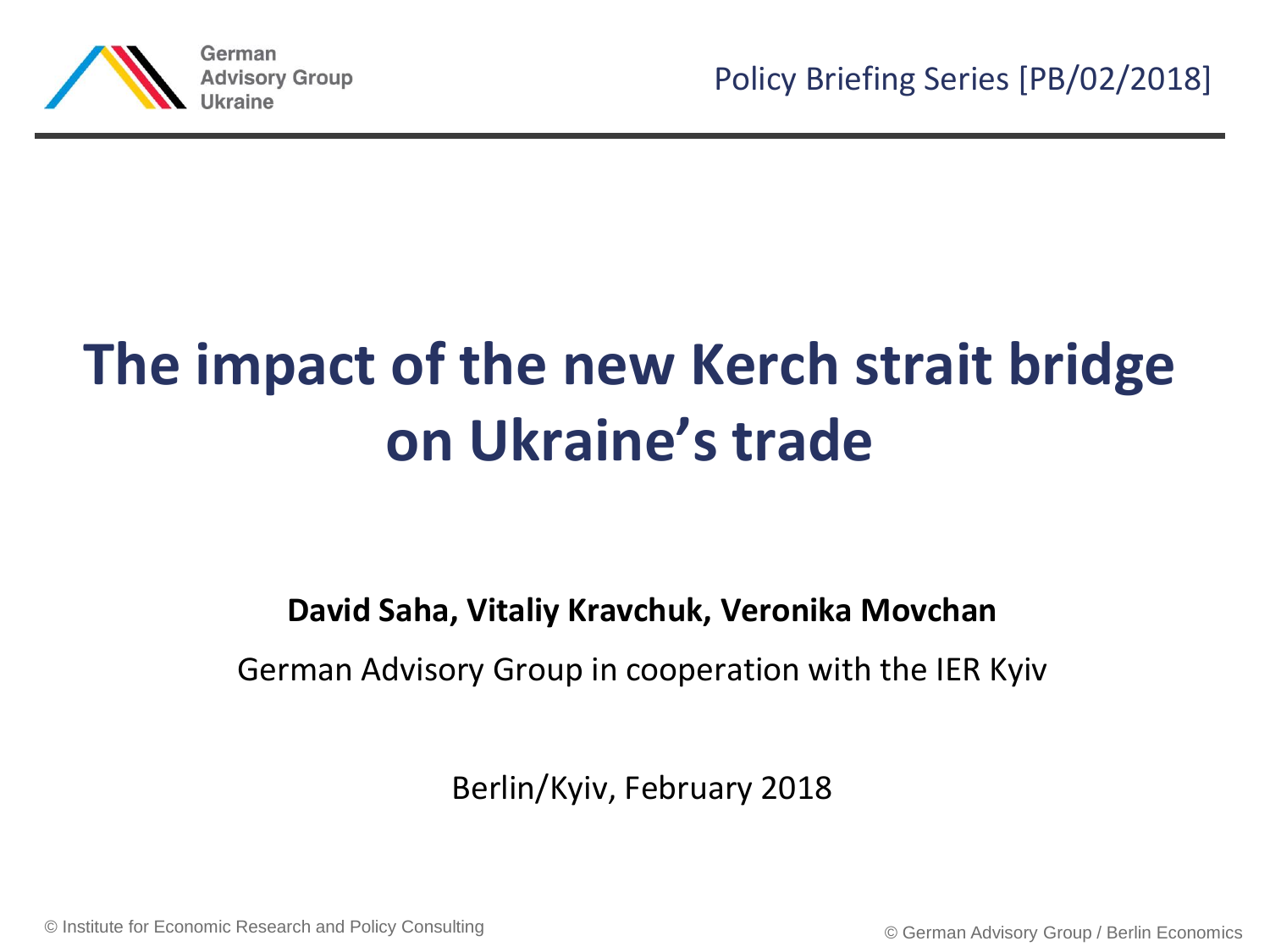### **Introduction**

- The Russian Federation is presently building a bridge over the strait of Kerch to link Crimea to Russia's mainland
- Bridge will span the only entrance to the Sea of Azov from the Black Sea and is to be completed by end-2018
- Two Ukrainian ports on the sea of Azov and depend on the Kerch strait for incoming and outgoing traffic: Mariupol and Berdyansk
- **Key question of this PB:** Will the bridge during construction and after completion– affect Ukrainian trade from the ports of Mariupol and Berdyansk?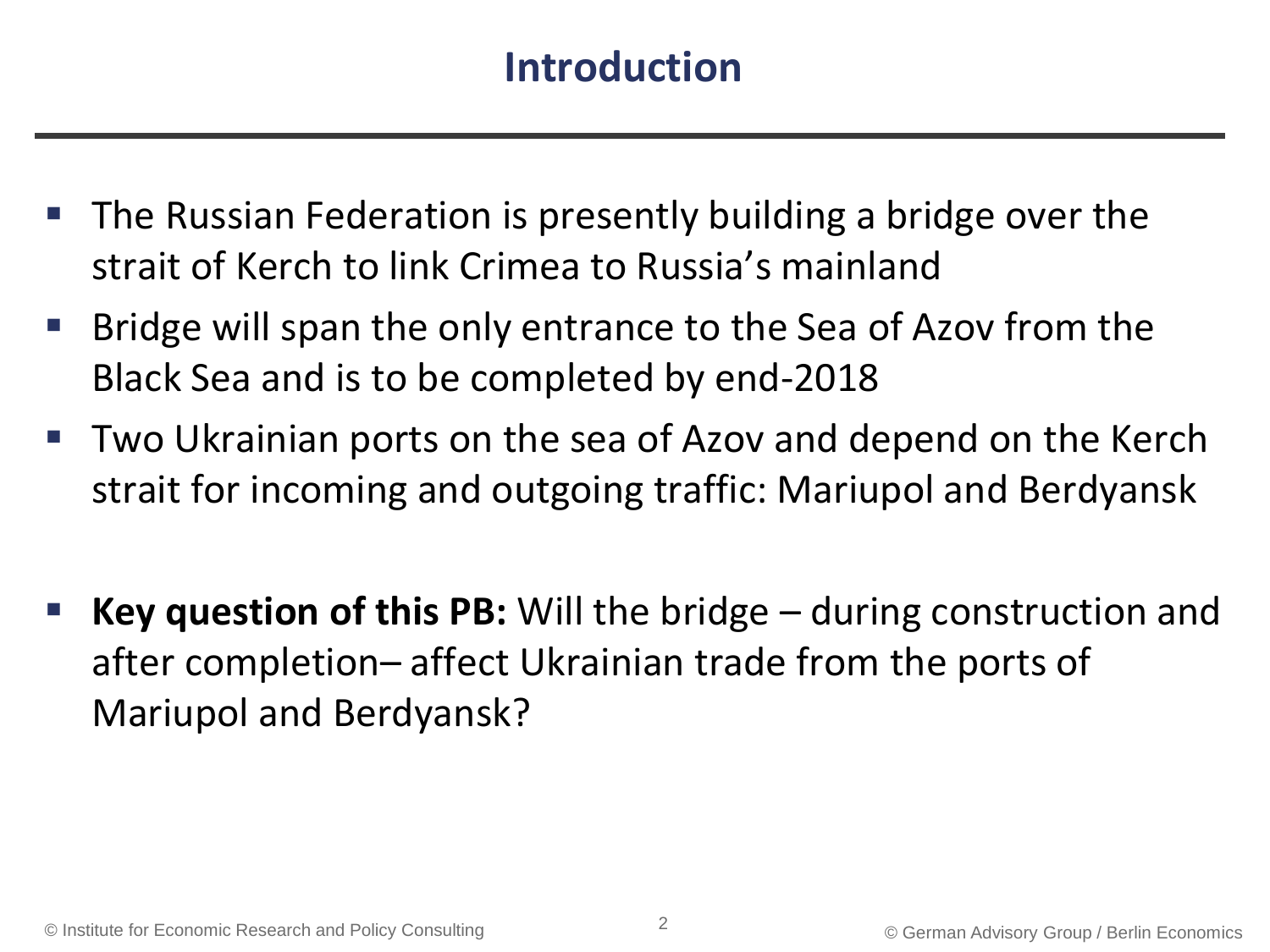## **New Kerch strait bridge may constrain ship traffic**

### **Before the Bridge**

- Kerch strait only has a narrow and shallow shipping channel to enter the Sea of Azov
- Maximum ship dimensions:
	- $-8$  m draft
	- $-252$  m length

### **Impact of bridge**

- Construction: Several 24-72 hour traffic prohibitions in Aug-Oct 2017, 7 days in total
- After completion:
	- Max height (air draft) of ships 35 m
	- $-$  Max top-to-bottom height (air + deep draft) of  $\sim$ 40 m to allow sufficient clearance



*Source: Ukraine Port Assessment, goo.gl/8Wzo1T*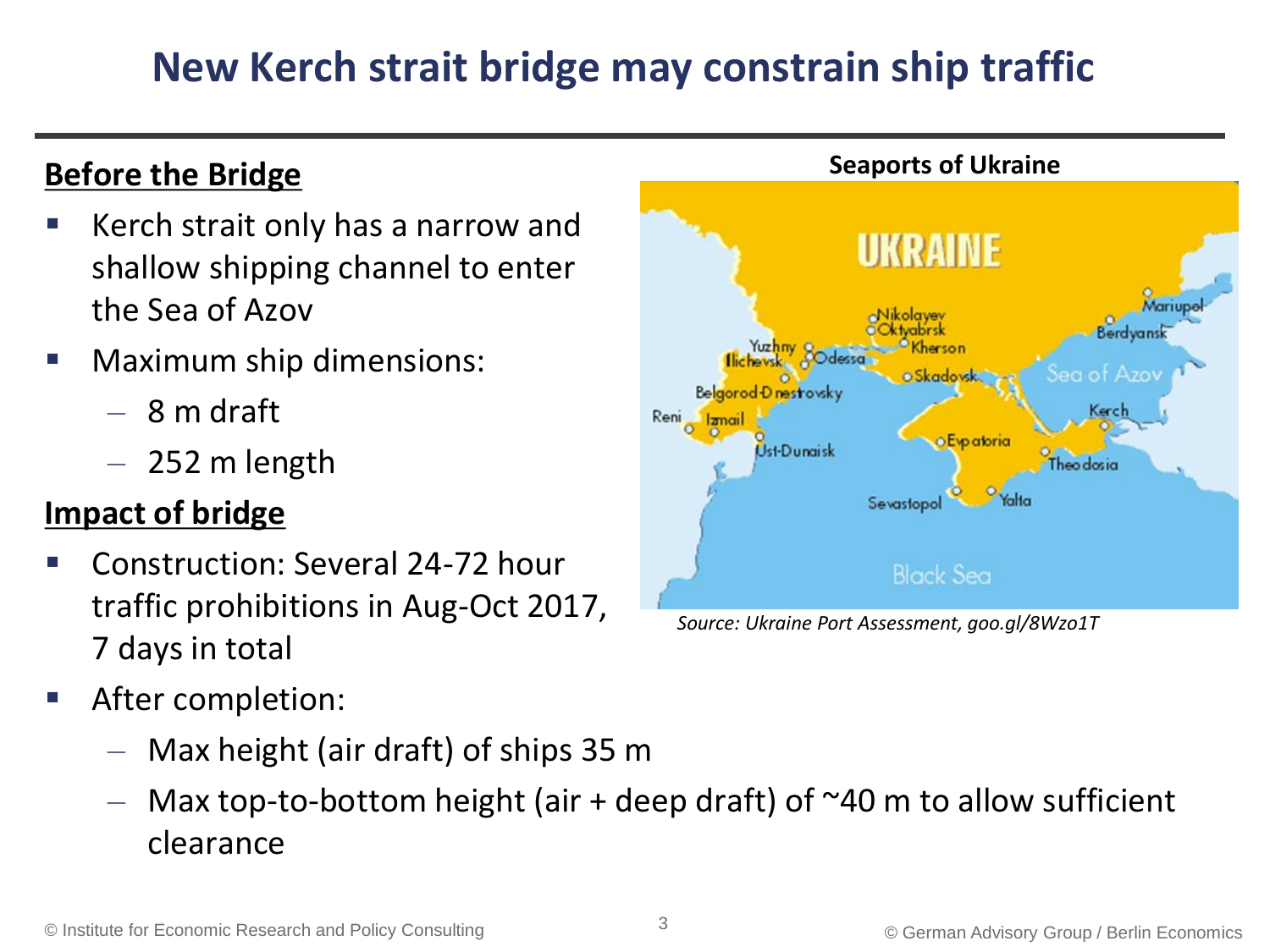### **Current UA trade through the Azov Sea**



*Source: Sea Port Administration, authors' calculations* 

### Main importance of both ports

Exports, 2016: combined 7.7 % share of total UA sea exports (vs 16% in 2013)

### Development 2013-2017

- Decreased role of Mariupol
- Berdyansk (temporary) increase in importance
- Loss of transit traffic especially for Mariupol
- Increased domestic shipments in 2016 due to problems with rail connections to Donbas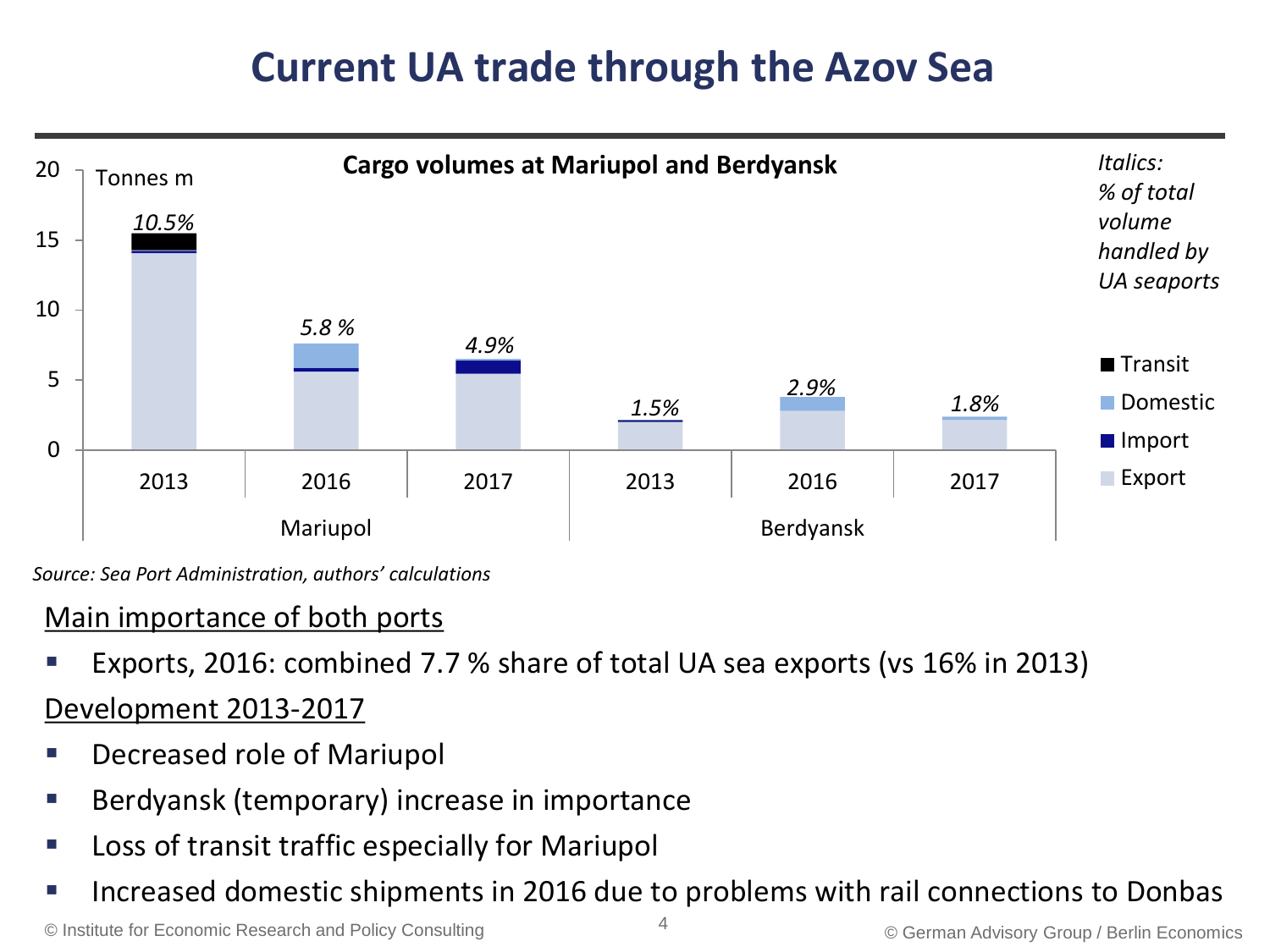### **Exports through Azov Ports in 2017**

|                                        | <b>Exports from</b><br>Mariupol, m<br>tonnes | <b>Exports from</b><br>Berdyansk,<br>m tonnes | Sum,<br>m tonnes | % of exports<br>in product<br>group<br>(by weight) | % of UA total<br>exports (by<br>value, est.) |
|----------------------------------------|----------------------------------------------|-----------------------------------------------|------------------|----------------------------------------------------|----------------------------------------------|
| <b>Total</b>                           | 5.5                                          | 2.2                                           | 7.6              | $\blacksquare$                                     | 6.3                                          |
| including                              |                                              |                                               |                  |                                                    |                                              |
| Grain and grain<br>products            | 0.8                                          | 1.1                                           | 1.8              | 4.3                                                | 0.7                                          |
| Ferrous metals and<br>products thereof | 4.4                                          | 0.3                                           | 4.7              | 24.7                                               | 5.5                                          |
| <b>Construction materials</b>          | 0.2                                          | 0.7                                           | 0.8              | 11.1                                               | 0.1                                          |

*Source: Sea Port Administration, Ukrstat, authors' estimates*

#### Main importance for Ukraine: Steel exports

- Quarter of metals exports 2017 through Sea of Azov ports
- Mostly through Mariupol, main customer: MetInvest

#### Further export goods

- Berdyansk: Mostly grains and construction materials
- Small share of grains exports in Mariupol cargo volumes

© Institute for Economic Research and Policy Consulting  $\overline{5}$  Section 2000 German Advisory Group / Berlin Economics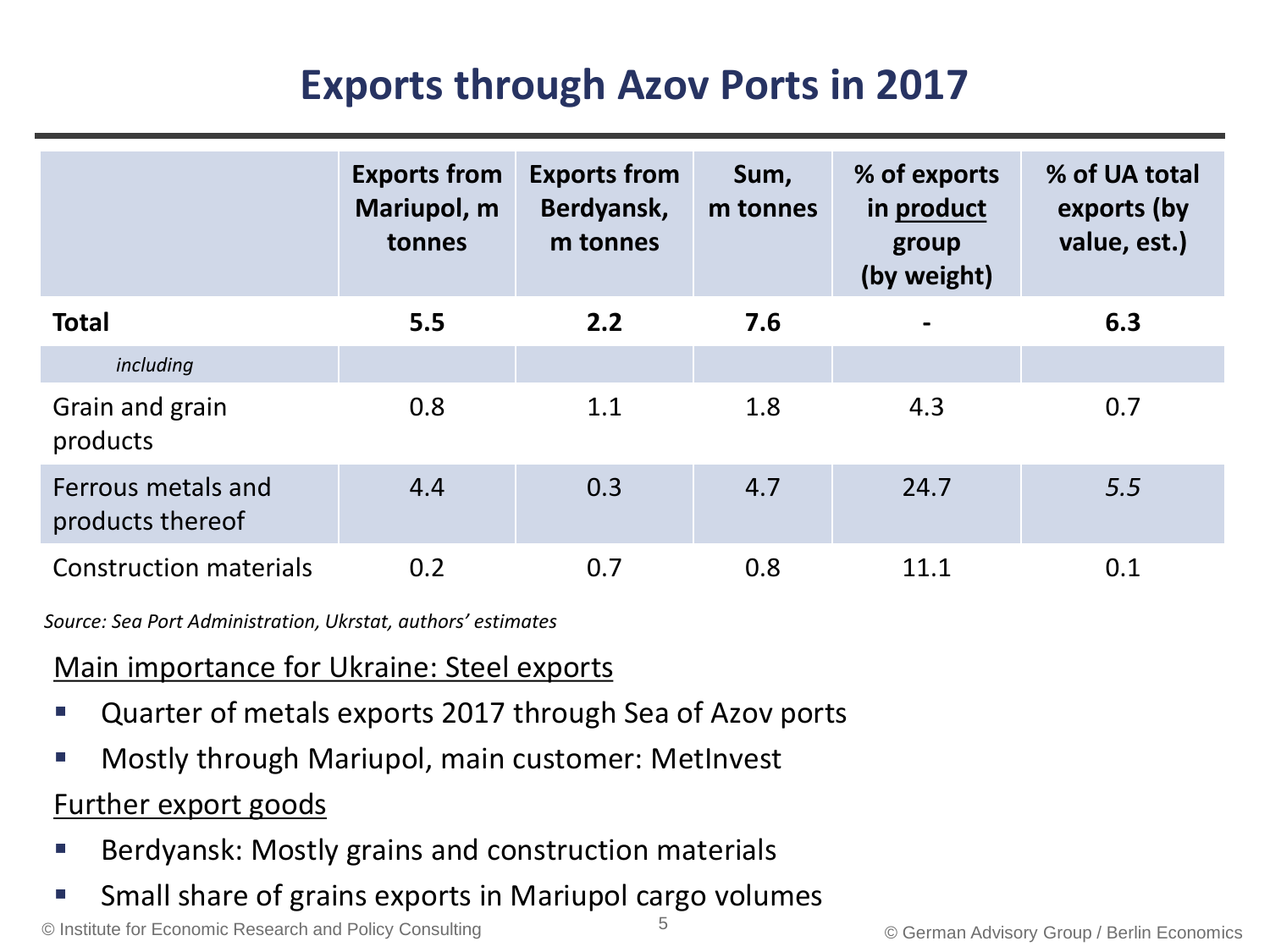## **Azov ports capacities and facilities**

|                                                         | <b>Mariupol</b>                                                                                         | <b>Berdyansk</b>                                                                                     |
|---------------------------------------------------------|---------------------------------------------------------------------------------------------------------|------------------------------------------------------------------------------------------------------|
| <b>Handles</b>                                          | Mainly bulk carriers, can accept<br>container ships                                                     | Mainly bulk carriers, also tankers                                                                   |
| Main cargoes /<br>facilities                            | Steel, coal, minerals, grain (no<br>specialized terminal), fertilizers,<br>limited container facilities | Coal, grain (no specialized terminal),<br>clay, steel, can handle gasoline and<br>other oil products |
| <b>Berths</b>                                           | 18 main and 4 additional berths,<br>total length 3900m                                                  | 9 berths, total length 1700 m                                                                        |
| Max. ship dimension                                     | length: 240 m, draft: 8m (12 m at<br>anchor in approach channel)                                        | length: $220m$ , draft: $7.9m$                                                                       |
| Highest observed<br>past cargo volume /<br>max capacity | 15.5 m tonnes per year (2013)<br>Max capacity: 18.3 m tonnes                                            | 4.5 m tonnes per year (2015)<br>Max capacity: 5.6 m tonnes                                           |

*Source: Sea Port Administration, Mariupol port website, Ministry of Infrastructure* 

- Ca. 1240 ships handled by two ports in 2016
- Ports mainly built for and used by medium-sized ships
	- Mainly mini- and handysize bulk carriers
	- Few larger Handymax and Panamax bulk carriers handled
	- These larger ships could not pass Kerch strait fully loaded before the bridge

© Institute for Economic Research and Policy Consulting © German Advisory Group / Berlin Economics <sup>6</sup>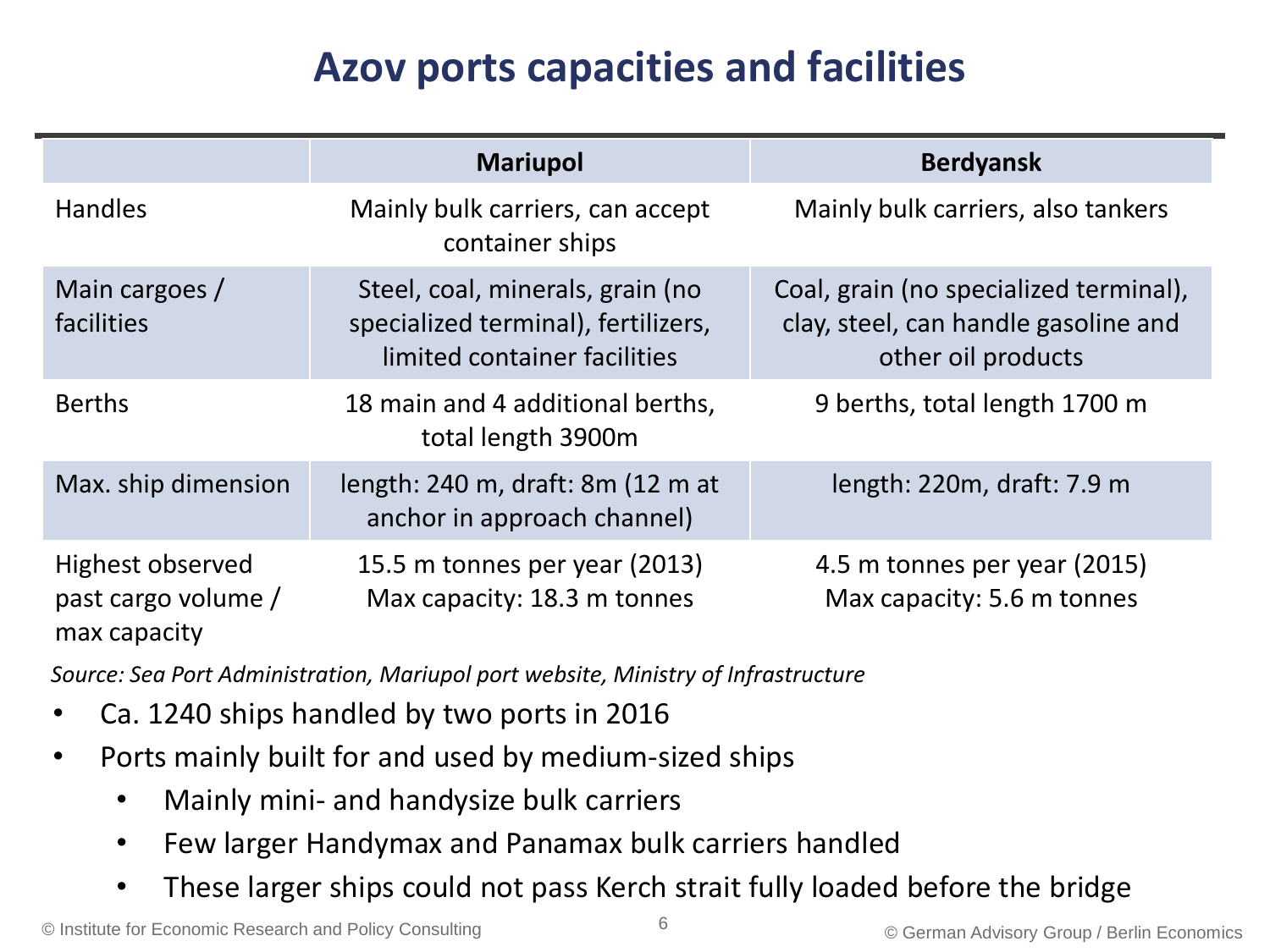### **Impact of bridge on trade by Azov ports**

### Short term: Construction period

- Closures do not significantly hinder traffic of non-time-critical cargoes
- $\triangleright$  Minimal impact

### Medium term: Completed bridge

- Max. top-to-bottom height of 40 m is an additional constraint
- Over 90% of ship traffic can pass the bridge without a problem
- Problems may arise for larger ships, i.e. Handymax and Panamax bulk carriers (see Annex for ship classifications and sizes)
	- Could already previously not pass Kerch strait fully loaded (draft)
	- Substitution by smaller ships probably possible
- Hence mainly logistical difficulties, some effect on potential capacity
- Impact likely very limited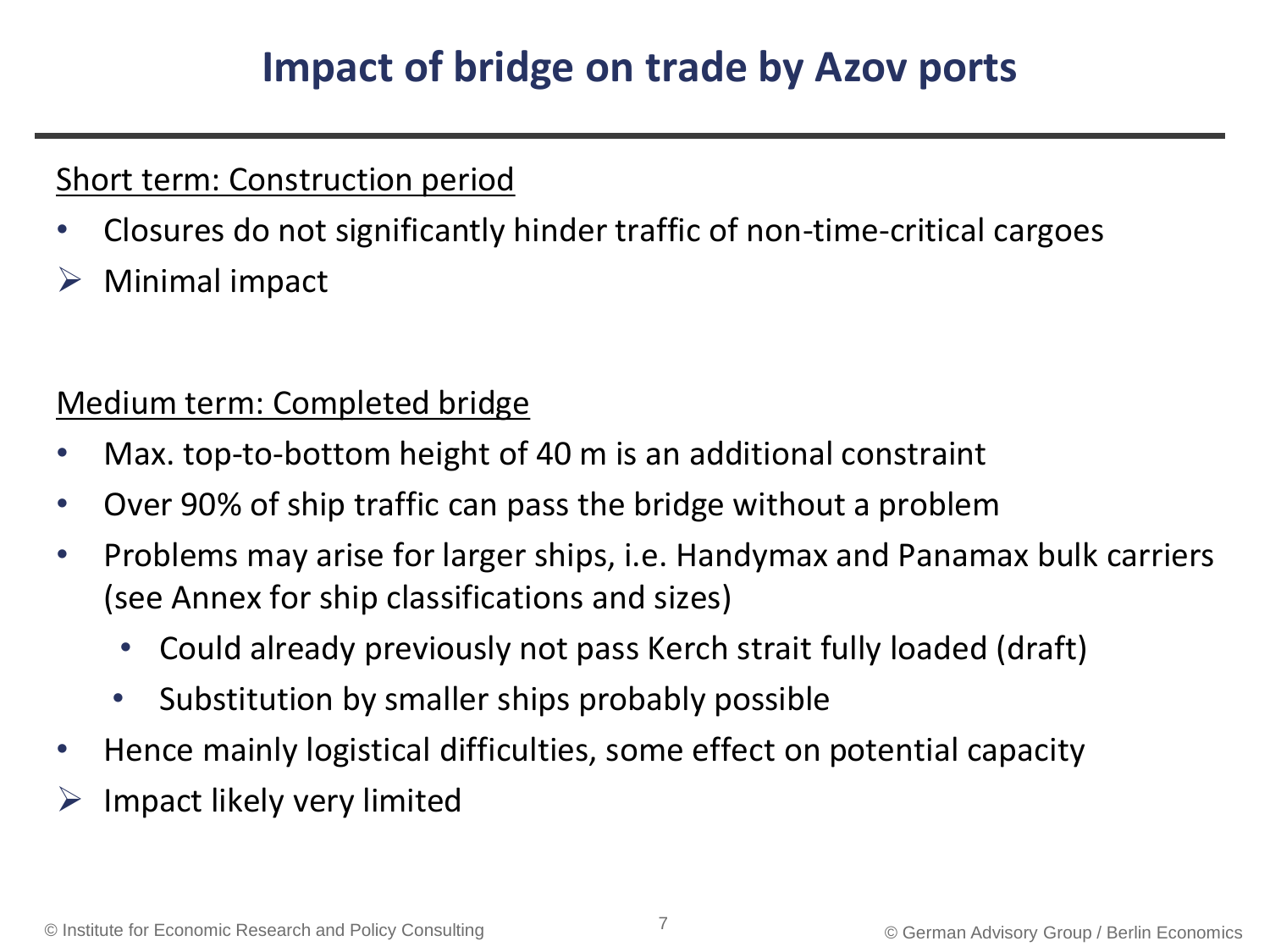### **Substitution possibilities**

- Unlikely that bridge will be a binding constraint on the Azov seaports' capacity
- Nevertheless, would capacities exist to substitute cargo volumes now shipped from Mariupol and Berdyansk?
- A. Shipping from Black Sea ports
	- Capacity to process additional cargo is present in Black Sea ports **BUT:**
	- Rail capacity to access Mariupol remains limited
	- Delays in Ukrzaliznytsia operations may further limit capacity
	- Added costs for rail or other transshipment
- B. Shipping cargo overland:
	- Cargo from Azov seaports heavy & for long-distance destinations
	- Shipping by rail or truck will be too expensive
	- Unlikely that this would be a practical option
- $\triangleright$  Capacity to substitute Azov seaports exists, but may require investments in railroad infrastructure and would lead to increased transport costs

© Institute for Economic Research and Policy Consulting © German Advisory Group / Berlin Economics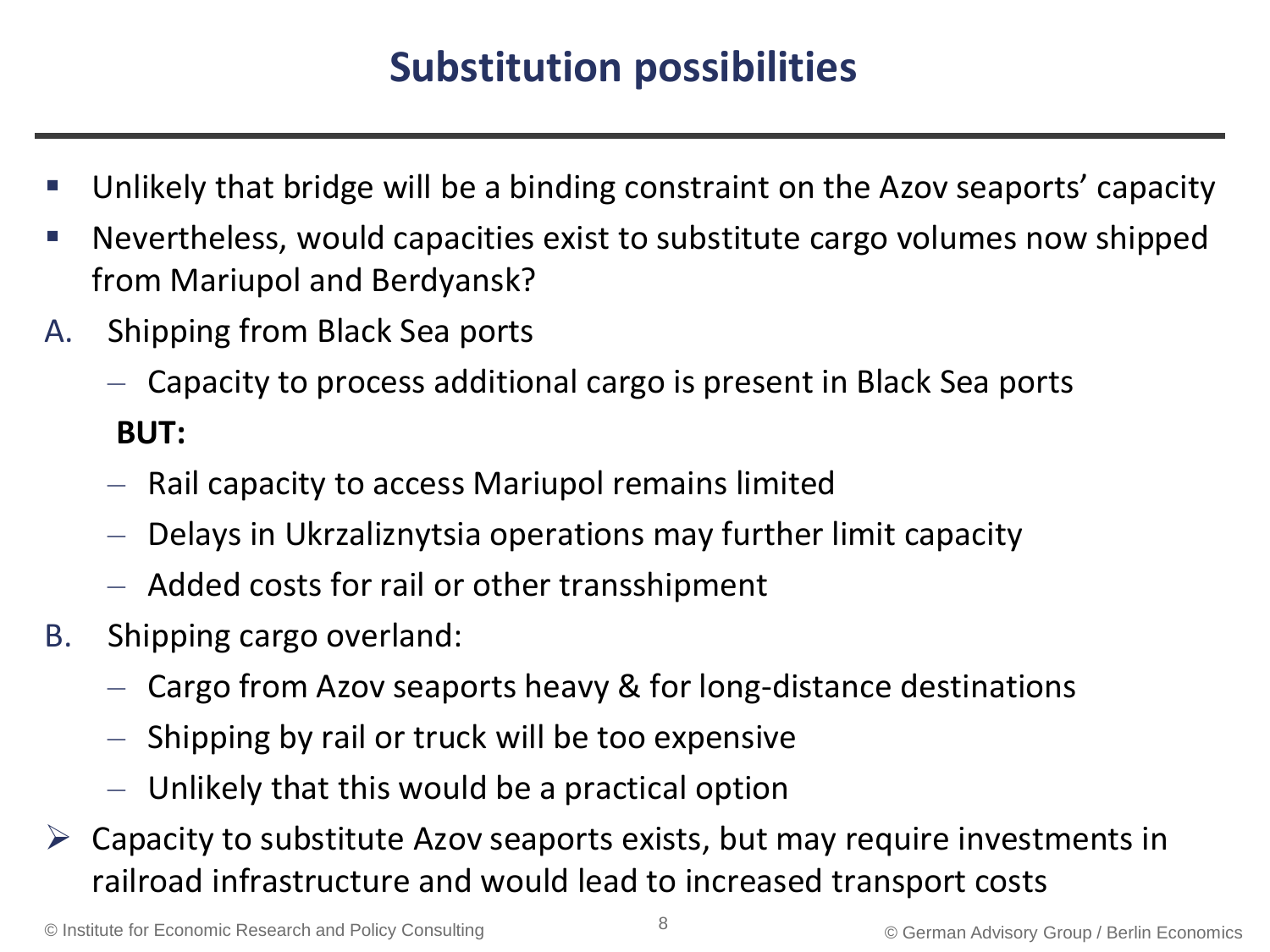### **Conclusions**

#### Importance of Sea of Azov ports

- Declining importance since 2013 due to situation in Donbas
- **Especially decline of Mariupol freight volumes**

#### Impact of Strait of Kerch bridge

- Very limited immediate impact of bridge on ship traffic to Azov seaports
- However, limitations to theoretical capacity of Azov ports

#### Policy recommendations

- Bottlenecks in rail infrastructure and handling by Ukrzaliznytsia should be removed so goods can be transported to Black Sea ports by rail if necessary
- This would become especially important if Eastern Donbas is reintegrated into Ukraine (increase of cargo volumes in Azov Sea region)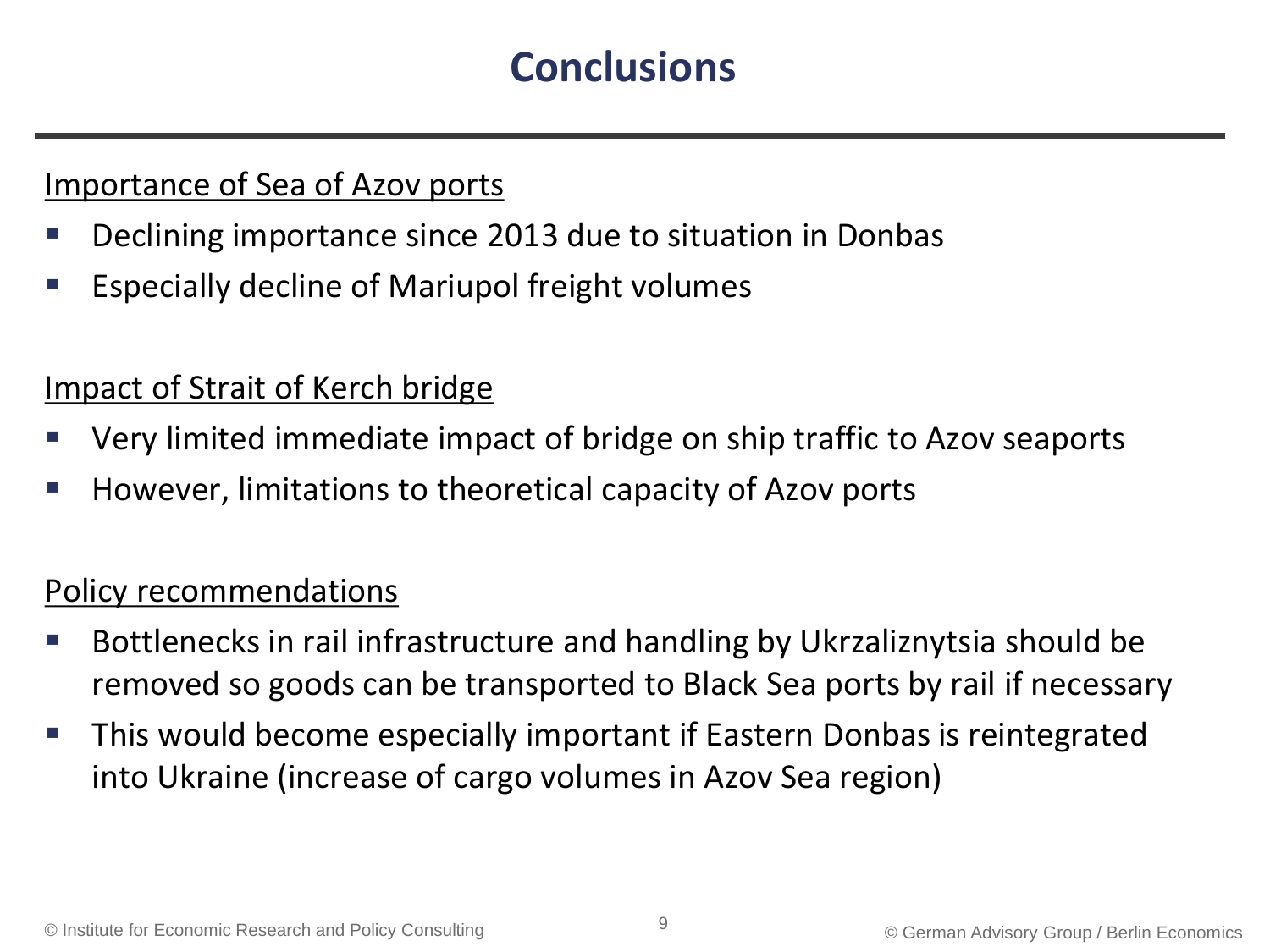





#### **David Saha**

saha@berlin-economics.com

**Vitaliy Kravchuk** kravchuk@ier.kiev.ua

#### **Veronika Movchan**

movchan@ier.kiev.ua

German Advisory Group c/o BE Berlin Economics GmbH Schillerstr. 59, D-10627 Berlin Tel: +49 30 / 20 61 34 64 0 Fax: +49 30 / 20 61 34 64 9 E-mail: info@beratergruppe-ukraine.de www.beratergruppe-ukraine.de Twitter: @BerlinEconomics



#### Europe and External **Economic Policy**

The German Advisory Group with the Ukrainian Government